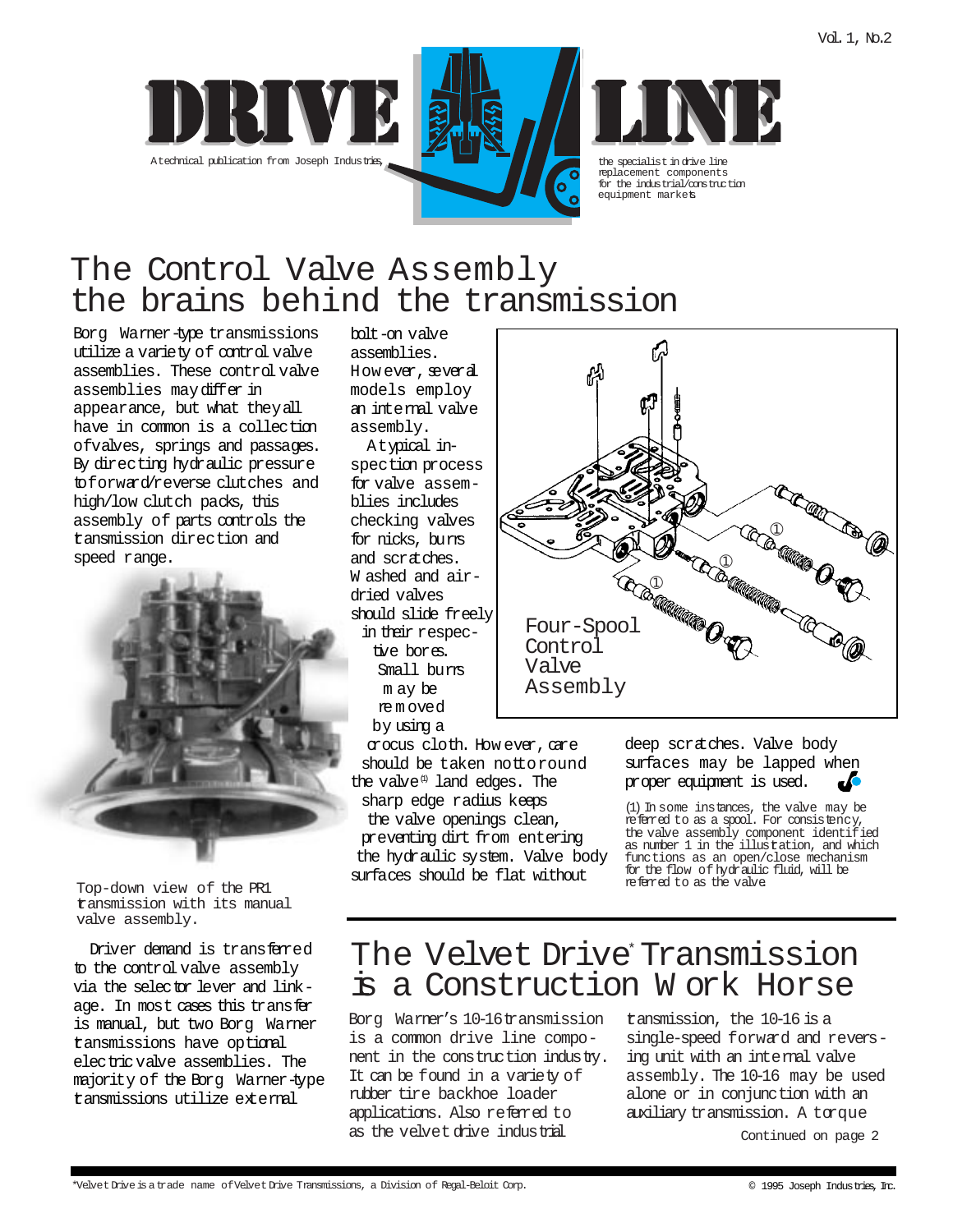### The Velvet Drive Transmission is a Construction W ork Horse Continued from page 1

conveter between engine and transmission permits stopping the vehicle in gear with the engine running. The 10-16transmission consists of a planetary gear set, a multipledisc reverse clutch and a multiple-disc forward clutch. The input and output shafts are coaxial. Hydraulic pressure is supplied by a gear-type oil pump driven at engine speed by the torque converter hub.

Oil from the pump is directed to the pressure regulator and control valves. Converter pressure is maintained by a converter requlator valve. The regulator valve within the valve assembly controls oil pressure



levelfor the entire unit.Oil is directed to journals and bushings through transmission case passages to supply pressure lubrication. Oil discharged from the pressure regulator and converter relief valve is directed back to the transmission sump.

M oving the forward and reverse shift lever causes oil to be directed to the appropriate clutch for forward or reverse

operation. Selecting neutral directs oil back into the sump, disengaging the clutch packs.  $\bullet$